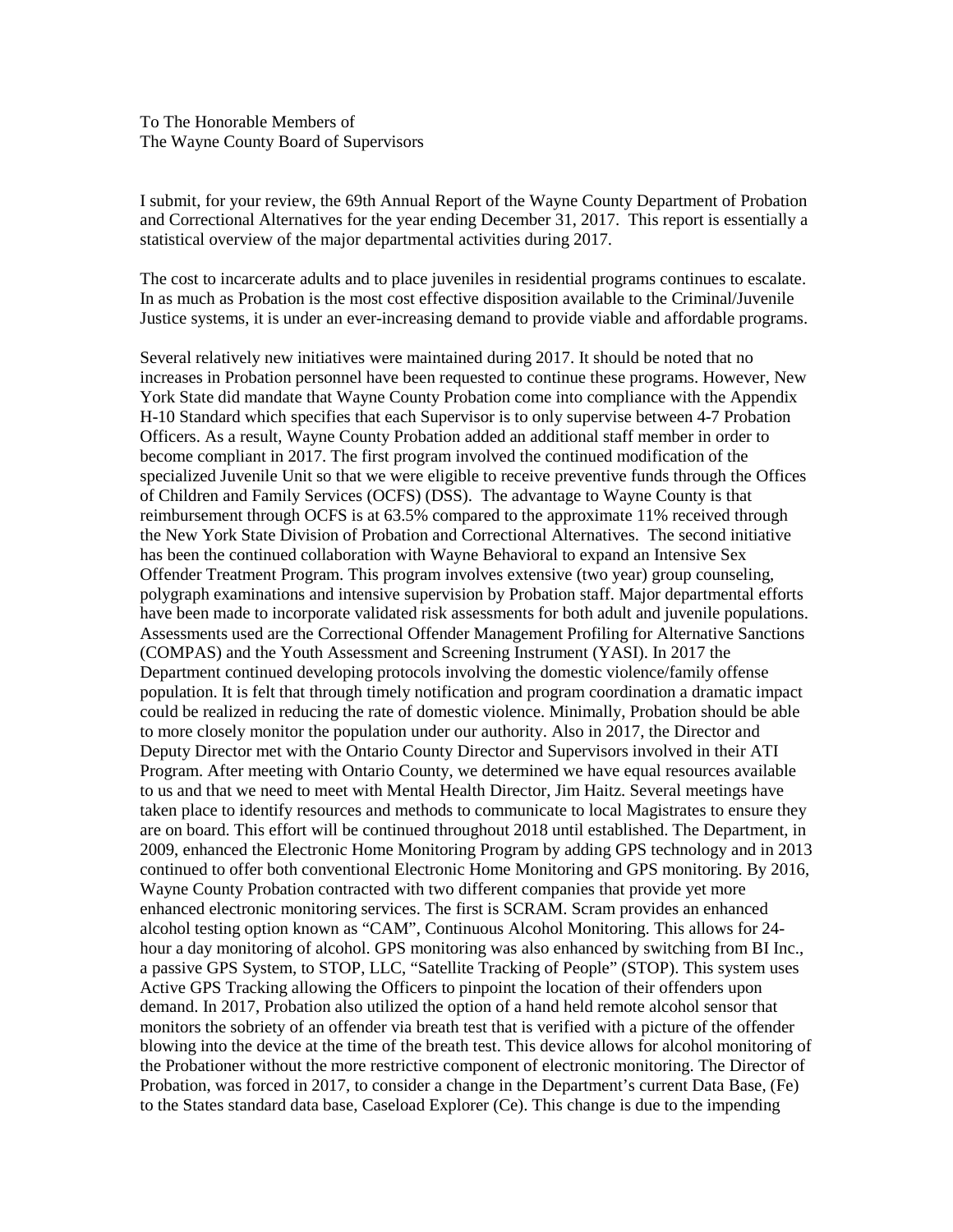retirement of the Programmer at Wayne County Information Technology Department that developed and maintained our current database. Fe has reached the capacity of its function and a change was needed. The Caseload Explorer database is provided and maintained by Automon LLC. Myself and IT Director Matt Ury reviewed the outline from Automon and came up with an estimate of \$125,000.00. This amount was included in the budget for 2018 and was approved by the board unanimously.

In 2010 the Department entered into an agreement with the U.S. Secret Service and a staff member completed a five-week computer forensic training program. As a result of the training/certification, Probation is now able to perform in-depth forensic examinations of computers used by probationers and has also extended those services to the District Attorney's Office and area Law Enforcement agencies. In 2011 a second staff member completed the oneweek introduction course offered by the Secret Service, and in 2014 completed the five-week Basic Certification Program. Additionally, two staff members attended a training to complete forensic exams of "smart phones" during 2011 with additional staff completing cell phone training in 2013. The computer forensic staff person completed a more in-depth training for smart phone examinations in 2012. In 2015, both forensic officers completed a one-week training program on new forensic investigative software (NUIX). In 2016 the same two staff members both attended an additional training for Nuix Windows Investigations; one attending the Mobile Device Examiner (MDE) and the other attending Network Intrusion Response Program (NITRO). It is noted that much of the continuing training in the field of forensics has been paid for by either the Secret Service or through our departmental forfeiture fund; established under the U.S. Department of Justice Equitable Sharing Program. In 2017, Probation Supervisor, Jason Mills, attended Hoover, Alabama for a one-week training course on Social Networking. Also in 2017, the Department upgraded the Forensics Software to include Magnet Axiom with monies from the forfeiture account.

Another new program that began in 2010 was a result of New York State enacting Leandra's Law, requiring individuals convicted of DWI to have Ignition Interlock Devices (IID) installed in vehicles that they own or operate. At years end, this Department was supervising/monitoring 381 IID cases (Probation and Conditional Discharges) with 82 IID's installed. In December, 2016, Albany advised that the original reimbursement for IID was being reduced from 28,500.00 to \$13,556.00. This notification came after the budget was approved for 2017. The 2018 reimbursement was unchanged at \$13,556.00.

During 2013 four staff members completed certification as facilitators for the evidence based cognitive skills program, "Thinking for a Change" (T4C). During 2015 these officers conducted two 13-week (26) group sessions in an attempt to positively modify probationers' actions and further reduce recidivism. In 2016, there were no groups conducted. In 2017, the Director of Probation sent two (2) additional Probation Officers to T4C training to become certified instructors along with the original 4 Probation Officers. Probation now has 6 certified T4C instructors. Two Officers conducted one 13-week session consisting of 26 two-hour classes in 2017. In 2018, we should be able to facilitate a few more with the additional trainers.

The Department's Probation Supervision caseload as of December 31, 2017 was 703**.** Total cases including Conditional Discharges, Community Service, Money Judgments, Ignition Interlock and transfer cases in which jurisdiction was retained totaled 2330. A breakdown of Probation's Supervision Caseload is as follows: County Court (felons) 364 (52%), Justice Court (misdemeanants) 247 (35%), Family Court 25 (3%), juveniles supervised in Diversion Programs 28 (4%) and Interim Supervision cases 39 (6%).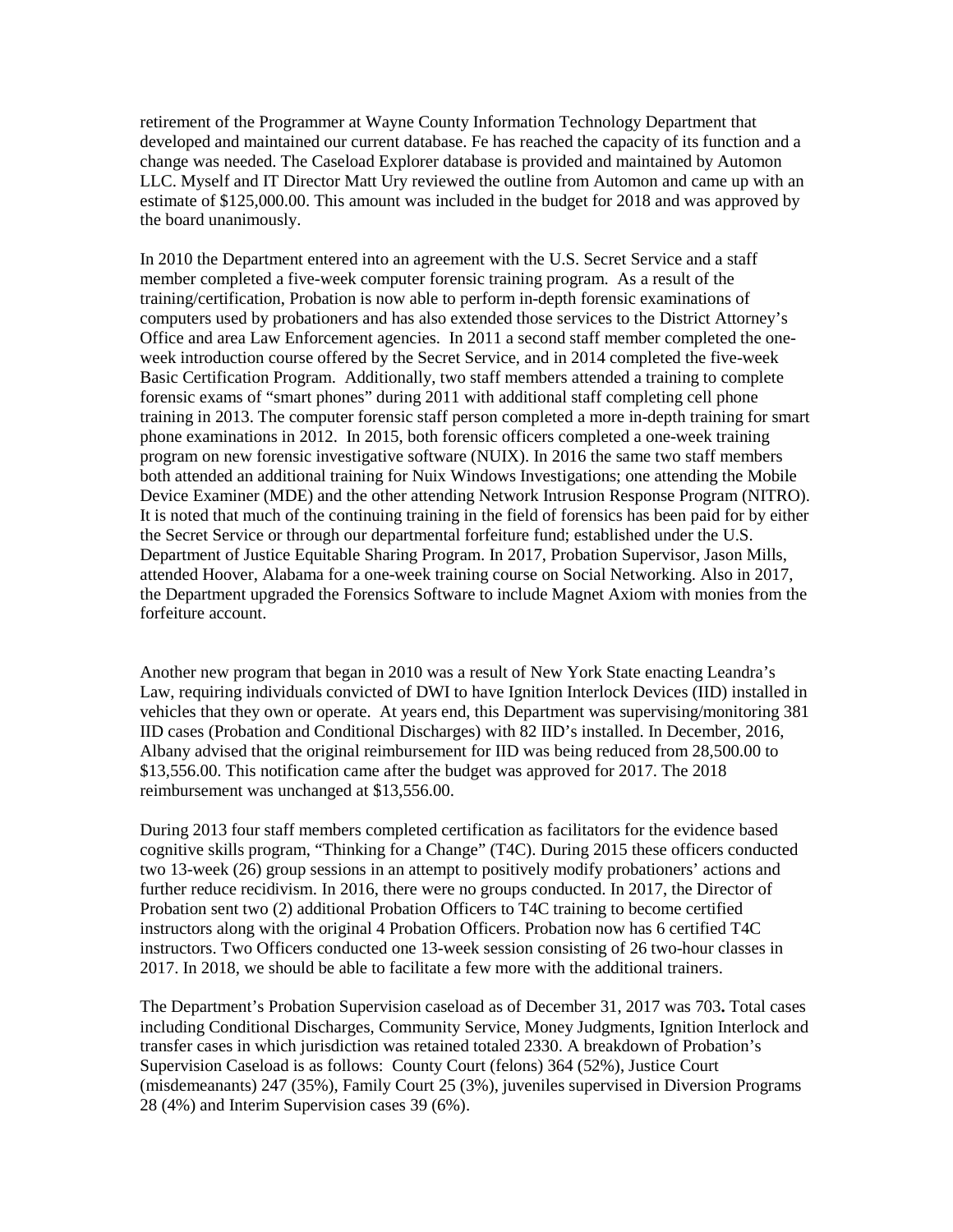Probation has been and continues to be a major participant in Wayne County's Drug Court Program. Initial Probation involvement in Drug Court required approximately .5 fte to meet that Court's needs. Due to the increased enrollment in Drug Court by the second year, Probation staff obligations became the equivalent of one (1) full-time position. In 2009 the New York State Legislature enacted the Rockefeller Drug Law Reform which has enabled more defendants to be Probation eligible. Drug Court, during 2017, had forty-three (43) participants of which sixteen (16) successfully completed (graduated) from the program and three (3) were transferred to another county; four (4) participants were unsuccessful. Due to the nature in which probationer's problems are introduced to the Court, 20 Violations of Interim Probation Supervision that include multiple amendments on each violation were filed, and 9 updated Pre-Sentence Investigations were generated. Effective December 31, 2017 twenty one (21) probationers were active in the Drug Court Program.

The Wayne County Department of Probation and Correctional Alternatives employs the theories of graduated sanctions. As a result, the Department participates in programs of: Diversion, Restitution Collection, Community Service, required In-Patient and Out-Patient Programs, Electronic Monitoring, Cognitive Skills Training (T4C) and OWDS (Offender Workforce Development Specialist), Specialized D.W.I. Unit, Intensive Supervision for Adults and Juveniles, Shock Probation Program, Conditional Release, Interim Probation Supervision, Enhanced Sex Offender Program, Drug Court participation and supervision/monitoring of Ignition Interlock Devices. Additionally, this Department has recognized the need for networking with other agencies. As a result, both the administration and line staff have taken an active role in planning groups and task forces centering on such areas as alcohol/drug offenses, domestic/family violence, sexual offenses, juvenile offenders, runaway and homeless youth, victims, jail protocols, crime coordination, etc.

The Intake Division processed a total of 69 Juvenile Delinquency Appearance Tickets, 36 Person In Need of Supervision referrals and 256 Family Offense cases during 2017.

In 2016, the Probation Department continued as the County agency responsible for the coordination of juvenile detention and primary responsibility falls upon the Department's Intake/Juvenile Unit. Wayne County's adjusted bed day for non-secure detention in 1997 was 2312. In 1998, Probation's first full year of oversight, bed days totaled 1517. The number of bed days in 1999 was 1646, 1752 in 2000, 1203 in 2001, 1481 in 2002, 1154 in 2003, 834 in 2004, 668 in 2005, 944 in 2006, 396 in 2007, 342 in 2008, 452 in 2009 and 382 in 2010. In 2011, due to the severity of the juvenile cases and the decisions of the presiding magistrates, Wayne County experienced a significant increase to 735 bed nights of non-secure detention. In 2012 non-secure bed nights dropped to a more acceptable level of 488. The decrease in non-secure bed nights continued in 2013 utilizing 394, in 2014 the utilization of 328 and in 2015 utilizing 213. Wayne County does not have a dedicated secure bed as do many counties. Probation is extremely concerned with the potential of numbers/cost rising due to factors beyond Probation's control (i.e. Court adjournments, lack of resources, children with chronic needs.) In 2009, 131 bed nights of secure detention were purchased, 221 bed nights in 2010 and 35 in 2011. The year 2012 saw, due to several serious juvenile offenses, an increase to 410 secure bed nights, 278 bed nights were used in 2013 and 2014 realized a further reduction to 73. In 2015 we saw an increase to 123. Probation continues to collaborate with agencies to plan strategies to deal with Juvenile/PINS problems, placement cost and early intervention. The year 2016 brought yet another increase to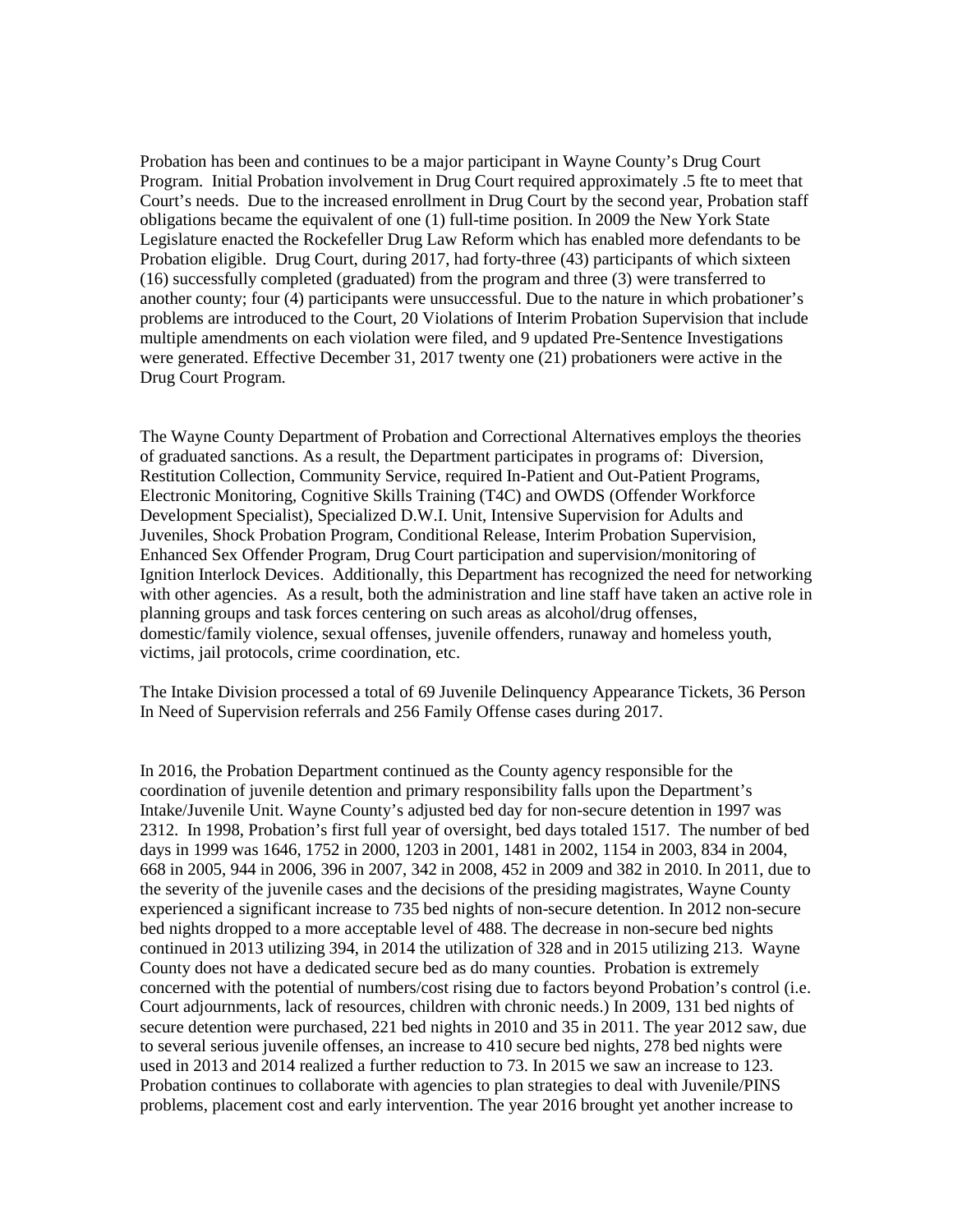360 bed nights. Also, 2016 saw fewer juveniles actually placed in a non-secure setting, but, due to a few cases being adjourned for an excessive period of time, the number was elevated. In 2017 the total number of bed nights decreased from 360 in 2016, to 194 in 2017 with 0 secure bed placements. In 2017, the Probation Director opened up the Departments EM Program to include Juveniles in yet another way to reduce the number of juveniles being placed in non-secure detention facilities. EM was used in lieu of 526 days of detention. This resulted in significant savings to the County. The funds for delivering early intervention and common sense programs may be reduced or eliminated which will ultimately result in higher numbers and greater expense for the County. Additionally, New York State has passed legislation raising the age of criminal responsibility from 16 to 18. This change is scheduled to occur for 16 year olds on October 1, 2018 and 17 year olds on October 1, 2019. When this occurs a greater burden will be placed on the Juvenile Justice System, as 16 and 17 year olds will be dealt with as juveniles. Additional concerns arise due to the State's requirement for Specialized Secure Detention Facilities to house a new classification of juvenile offenders, Adolescent Offenders (AO's). Wayne County does not have a facility and will be required to contract with a contiguous County for beds. The exact cost for this is not known.

In addition to overseeing detention, the Intake/Juvenile Unit has provided expedited dispositional investigations to Family Court, in an attempt to shorten the length of placement along with supervision to the more intensive juvenile cases.

In 2017, Probation received 601 orders for pre-plea, pre-sentence and pre-dispositional investigations. A breakdown in the total number of "P.S.I.'s" ordered reveals that 22 investigations were ordered for Family Court, 359 ordered for Supreme and County Courts and 220 investigations ordered for Justice Courts.

The Wayne County Department of Probation and Correctional Alternatives is the agency designated to collect restitution payments ordered by the Courts and disperses those funds to the victims. Additionally, the Department collects fines, surcharges, Court ordered fees and imposes, as well as collects, fees for Supervision and Electronic Home Monitoring. The total collections for 2017 were as follows:

| Restitution                | \$63,662.16 |
|----------------------------|-------------|
| Designated Surcharge       | \$2,345.23  |
| Fines                      | \$38,772.72 |
| <b>Mandatory Surcharge</b> | \$28,479.02 |
| <b>EM</b> Fees             | \$6,554.00  |
| <b>Supervision Fees</b>    | \$28,465.19 |
| Drug Testing Fees          | \$11,339.25 |

The Person In Need of Supervision Diversion Program completed its nineteenth year in 2017. The overall P.I.N.S. intake numbers have stabilized due to the additional effort to keep this population from entering the Juvenile Justice System. It is believed that entering the "system" through Probation Intake dramatically increases the chance of adjudication and potential placement into an extremely expensive out-of-home placement. Probation, when possible, is diverting cases from intake and attempting to exhaust all program referral options before formal diversion or petitioning. During 2017, 32 PINS cases were open for service. If preventive funding for Probation services is dramatically reduced, or eliminated, the County will need to reconsider its current PINS structure and in all likelihood should remove the Lead Agency status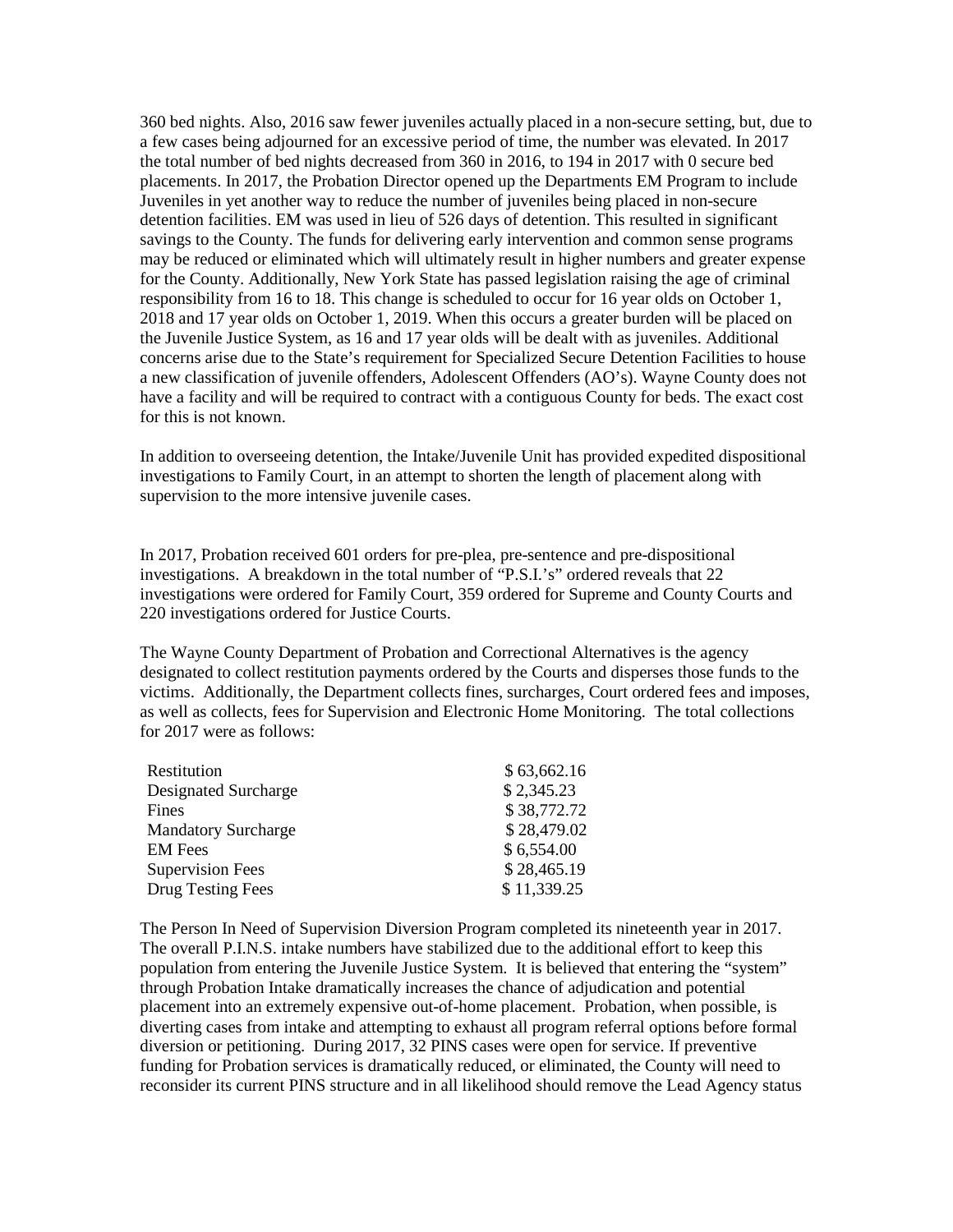from Probation, moving that responsibility to Social Services (who would still be eligible for the enhanced preventive funds.)

The Community Service Program completed its thirtieth (30) year in 2017. This program oversees the Community Service placements ordered by County, Justice, and Family Courts and, in conjunction with the Sheriff's Department, operates the Weekend Work Program. The Weekend Work Program significantly reduces the number of intermittent (weekend) sentences by giving Courts an alternative to that disposition. In 2017, 103 referrals were made to the Community Service Program for a total of 6064 hours. If not for this program participants would have received a total of 1011 days of jail. Based on the 2017 per diem rate of \$224.77 for incarceration in the Wayne County Jail, this program realized a total County savings of \$227,242.47 in 2017. Cumulatively, since inception, the Community Service Program has produced savings of \$5,791,812.51

On December 31, 2017, there were 364 employable adult probationers, 320 (88%) were employed in some capacity. It should be noted, however, that a correlation between unemployment and recidivism are closely linked. In 2018 there will continue to be a Department wide effort to increase the number of employed probationers addressing both unemployment and under employment.

The Electronic Monitoring Program (EM) completed its thirtieth full year of operation in 2017. The EM Program has the ability to monitor alcohol consumption via a transdermal ankle bracelet which provides for continuous alcohol monitoring of the offender based on per diem contract with SCRAM. The program also entered into a per diem contract with STOP (Satellite Tracking of People, GPS units). During 2017 this extremely effective program saved a total of 6077 jail days which reflects a daily program average of 17.64 participants. Per the Wayne County Sheriff's Department, the projected per diem cost of an inmate at the Wayne County Jail in 2017 was \$224.77. Computing jail cost at \$224.77 per day per inmate, this program realized \$1,365,927.29 in savings to the County in 2017. Total program savings, since inception, stands at \$22,595,409.23

The Drug Testing Program is in its twenty-second year of operation and continues to offer a valuable tool to Probation's programs. It is commonly understood that an overwhelming number of crimes are committed with one of the major underlying problems being substance abuse by the defendant. This program, which is used to help ensure probationer compliance with sobriety, provides the Officers with the ability to test for T.H.C., cocaine, opiates, barbiturates, amphetamines, suboxone, methadone and ecstasy both in the office and in the field. In 2012 we added drug panels which allow staff to test for K2 spice and bupremorphine (fentanyl). During 2017 over 1,000 6-Panel tests, 100 Single ETG tests and 50 Premier Bio-Cups were administered. Probation will continue to drug screen the Probationers to ensure early detection of use which will assist in rehabilitative actions rather than the need for more violations resulting in increased incarcerations.

Training is an important aspect in the continued development of staff. In 2017, our Probation Staff was in 100% compliance with State Guidelines requiring 21 hours of training per officer annually. Many officers exceeded the required minimum number of hours and did so by taking advantage of local, free or low-cost training. In 2014 the Department was able to send two additional Officers to Instructor Development School. In 2015 we were able to have one officer attend and complete the NYS DCJS Firearms Instructor Course; which replaced our former firearms instructor who left Wayne County employment in 2014. In 2016 by increasing our inhouse training capability we are and have been able to offer staff timely and appropriate training